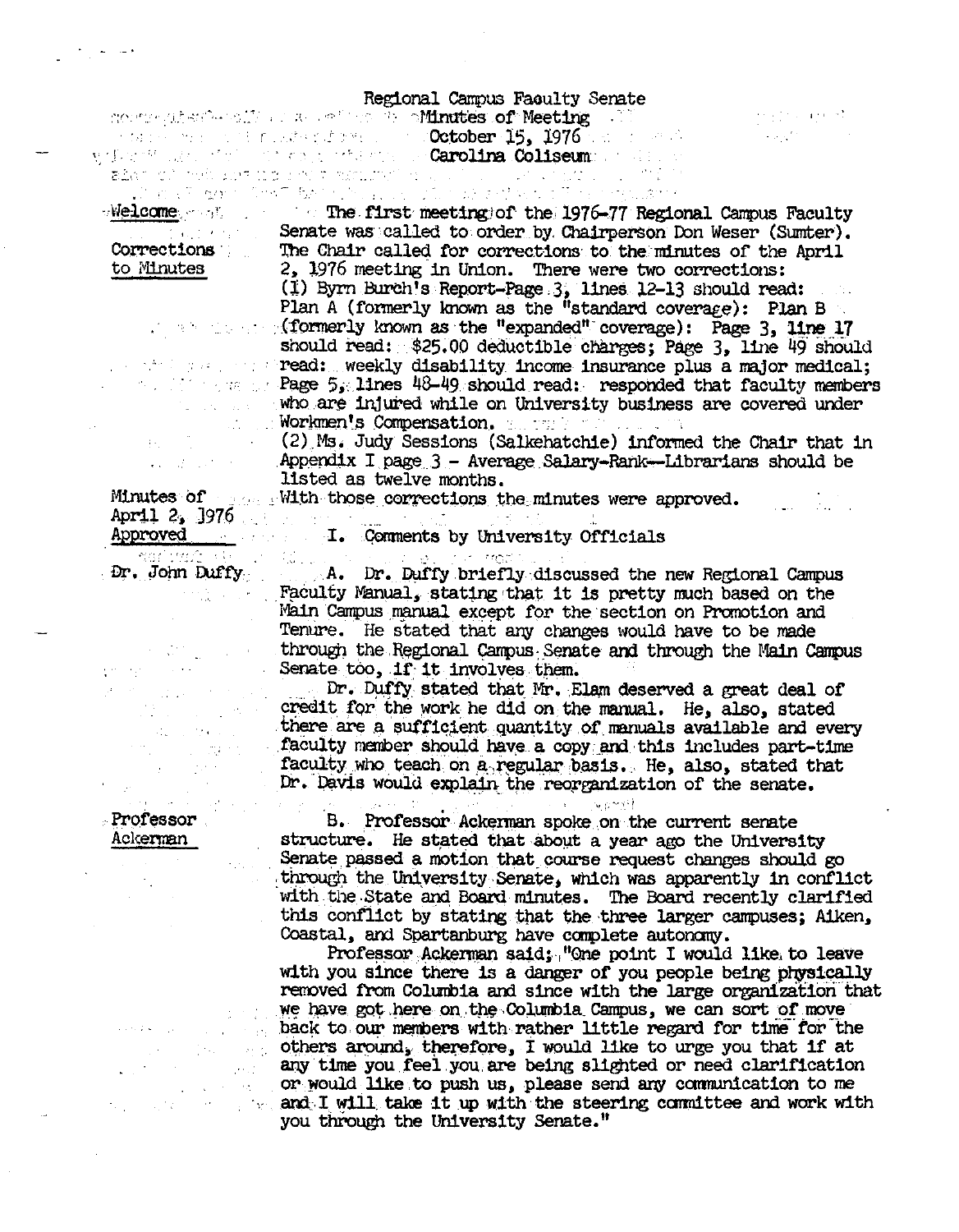Nominating Comnittee

**Committee** Reports

これが、風の人物 リイ A Service Provident

and provide a control

 $\label{eq:2.1} \frac{1}{\sqrt{2}}\left(\frac{2\pi}{\pi}\right)^2\left(\frac{1}{2}\right)^2\left(\frac{1}{2}\right)^2\left(\frac{1}{2}\right)^2\left(\frac{1}{2}\right)^2.$ 

 $\sim 10^{11}$  K

 $\sim 200$ 

State of the Control of Card

 $\label{eq:2} \begin{split} \mathcal{L}_{\text{eff}}^{\text{1}} & = \frac{1}{2} \sum_{i=1}^{N} \frac{1}{\left( \mathcal{L}_{\text{eff}}^{\text{1}} \right)^{2}} \left( \mathcal{L}_{\text{eff}}^{\text{1}} \right)^{2} \mathcal{L}_{\text{eff}}^{\text{1}} \right) \, . \end{split}$ 

 $\alpha$  and  $\beta$ 

 $\Delta\sigma = \Delta\sqrt{2\pi}$  , where  $\Delta\sigma$ 

II. Chairperson Weser next called upon Vice-Chairperson John Samaras who read a letter of resignation from Professor William House, (Aiken), representatives to the Columbia Faculty Welfare Committee. Professor Samaras then stated due to this vacancy the Executive Committee nominated Professor Johh C. Woodward (Military) to replace Professor House. Jerry: Dockery  $\sim 10^6$ (Military) was also nominated. Chairperson Weser stated the nominations would be kept open until the end of the meeting.  $\sim 10^6$ Standing

· III.. Standing Comnittee Reports

A. Rights and Responsibilities---Professor Jimmie E. Nunnery (Lancaster), Chairperson.

ide in de jour Professor Nunnery stated that the committee went into an in depth discussion on three irrportant matters and will present motions on two and the third one will be delayed until the next meeting for further investigation and discussion.

Professor Jerry Dockery (Military), Secretary of the comnittee.presented two motions for action by the senate.

# Motion 1

 $\label{eq:2.1} \sqrt{1-\frac{1}{2}\left(\frac{1}{2}\right)^2} \left(\frac{1}{2}-\frac{1}{2}\right)^2 = \frac{1}{2} \left(\frac{1}{2}-\frac{1}{2}\right)^2$ 

1. That the Executive Committee make a search of the 1974 minutes, which outline the duties of each of the "Committees" and communicate these duties to each senator before the next meeting. We further move that the new committee proposed by the Executive Committee be integrated as a part of the Intra University Services and Communication Comnittee.

Discussion: Professor Nunnery\_stated that in 1974 the Comnittees were reorganized into the following structure: Rights and Responsibilities, Financial Concerns and Intra University Services and Communication. Along with the revision the business of the Courses and curriculum Corrrnittee was assigned to the Intra University Services and Communication Committee and for that reason the committee makes' the motion that the Executive Committee's Proposal not be done. Further, as a reason to back up the motion, he pointed out that the Faculty Manual states the motion, he pointed out that the Faculty Manual **states** · that each campus should have a representative on .each standing committee and if a fourth committee is set up, some campuses would not have a representative on each some campuses would not have a representative on each committee because three of five campuses have only three representatives.

IVbtion 1 Approved<sub>·</sub>

W.

Motion 2

The motion was approved.

in a N  $\lambda = 3\%$ 

2. After due discussion by the Rights and Responsibilities Committee, on the organization of the faculty of each campus; the motion was made that each regional campus faculty organize themselves into a body having as a minimum, a chairman and a secretary, elected by the faculty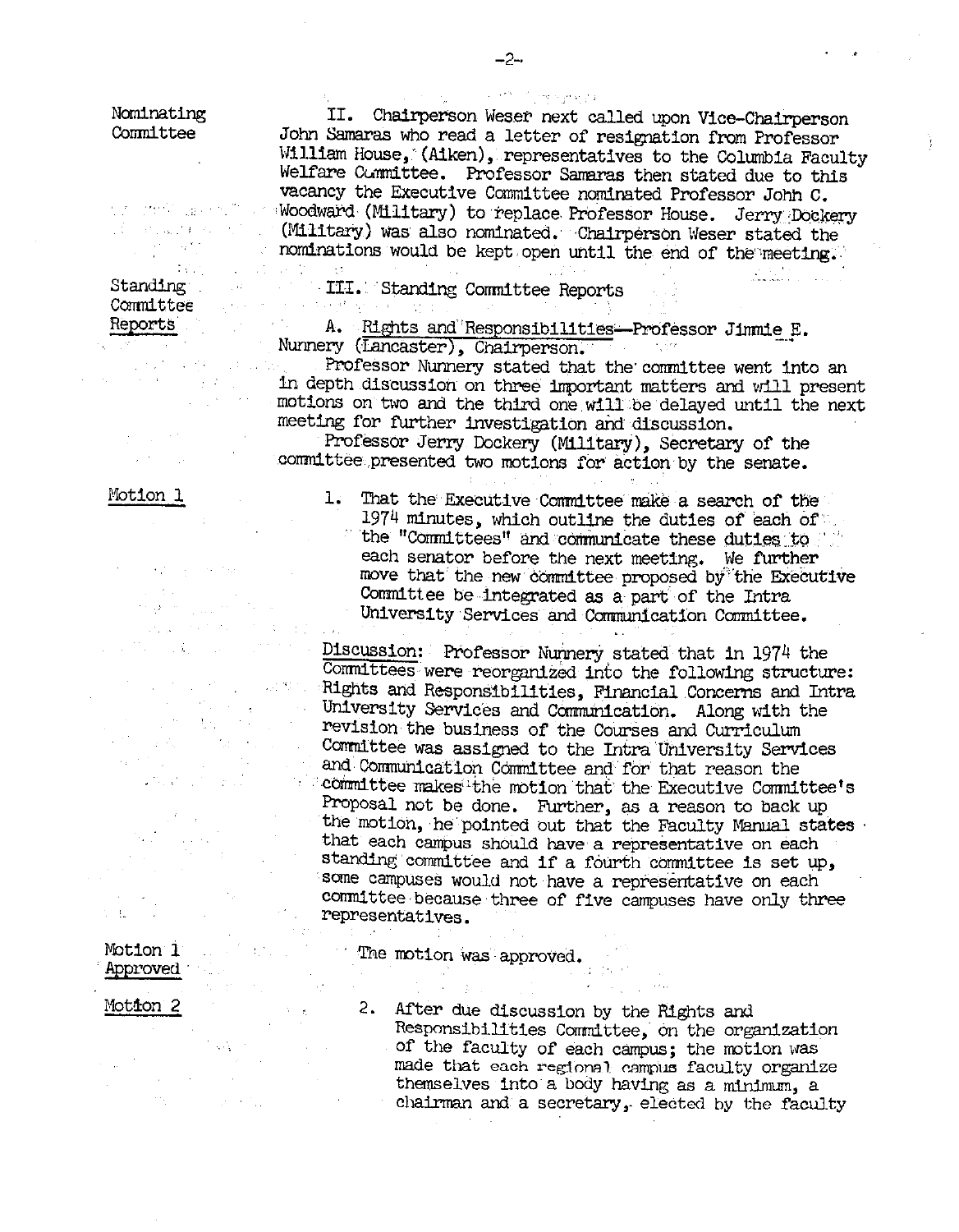members. Also, that the chairman shall call regular meetings preside over each meeting. Further, in no case, when this organization is in session, shall the director preside; unless in session, shall the director preside; unless<br>he is the duly elected presiding officer. This is an interpretation of the new Faculty Manual as outlined on p; 16; item d.

 $\mathcal{P}$  is a set of  $P$  . In the  $\mathcal{P}$  -set of  $\mathcal{P}$  , and  $\mathcal{P}$ 

Discussion: Chairperson Jimmie Nunnery stated that<br>the purpose of this motion is to arrive at some general pattern for faculty organization on the Regional Campuses. Two campuses--Union and Salkehatchie. the Directors preside at faculty meetings - whereas all other campuses have elected Chairpersons.

After a brief discussion, Dr. Duffy made several points concerning this matter (1) the local faculty develops its own organization and that. (2) Directors are members of the faculty. He, also, stated that larger faculties call for a more formal structure, and that the reasons for the structure at the Union and Salkehatchie campuses are historical ones. The Manual leaves this up to the faculty at each campus.

# The motion was approved.

IV. Chairperson Weser' called on Dr. H. Willard Davis . for comments.

Dr. Davis reported on the organizational changes in the Regional Campus Senate stating that much of this started.in 1972 when the Legislature passed a bill permitting Regional Campuses to grow upward at certain enrollment levels. Aiken, Coastal and Spartanburg qualified shortly, thereafter, and have moved on to four year programs. He stated that some of the questions raised by the Board of Trustees in the fall of 1974 created an Ad Hoc Committee and this committee recommended on reaching four-year status, a regional campus shall be

removed from the Regional Campus System. Also, it gave<br>the four year campuses academic autonomy.<br>Dr. Davis stated that a proposal is now in the hands<br>of the Board of Trustees which proposes a University of<br>South Carolina s for the two year campuses, they will operate in the same way as now with an office in Columbia.

He, also, stated that the coming of four year campuses<br>has very large complication through the life and organization<br>of the University of South Carolina which caused a number of<br>changes and adjustments.

Dr. Davis referred to Professor Emilie Towler who was appointed by the President before all these changes occurred to represent Regional Campuses on the Academic Liason

**STATE STATE** 

ta Lambara

Motion  $2$   $\cdots$   $\cdots$ Approved and the set of the set of the set of the set of the set of the set of the set of the set of the set of the set of the set of the set of the set of the set of the set of the set of the set of the set of the set of  $\mathcal{M}(\mathcal{A})$ 

 $\mathcal{A}=\mathcal{A}(\mathcal{A})^{\mathrm{int}}$ 

J.  $\mathbb{Z}^2$ 

 $\mathbf{a} = \left\{ \begin{array}{ll} 0 & \text{if} \ \mathbf{a} \neq \mathbf{0} \end{array} \right.$ 

l. in T

 $\mathcal{F}^{\mathcal{A}}$  , we can also also also the  $\mathcal{F}^{\mathcal{A}}$ 

 $\mathcal{H}_{\mathrm{G},\mathrm{G}}$ 

**.** *in the pice prompt* (b)

 $\label{eq:2.1} \frac{d\mathbf{y}}{dt} = \frac{1}{2} \sum_{i=1}^n \frac{d\mathbf{y}}{dt} \frac{d\mathbf{y}}{dt} = \frac{1}{2} \sum_{i=1}^n \frac{d\mathbf{y}}{dt} \frac{d\mathbf{y}}{dt}$ 

#### Dr. Davis

 $\mathcal{O}(\log n)$  , and  $\mathcal{O}(\log n)$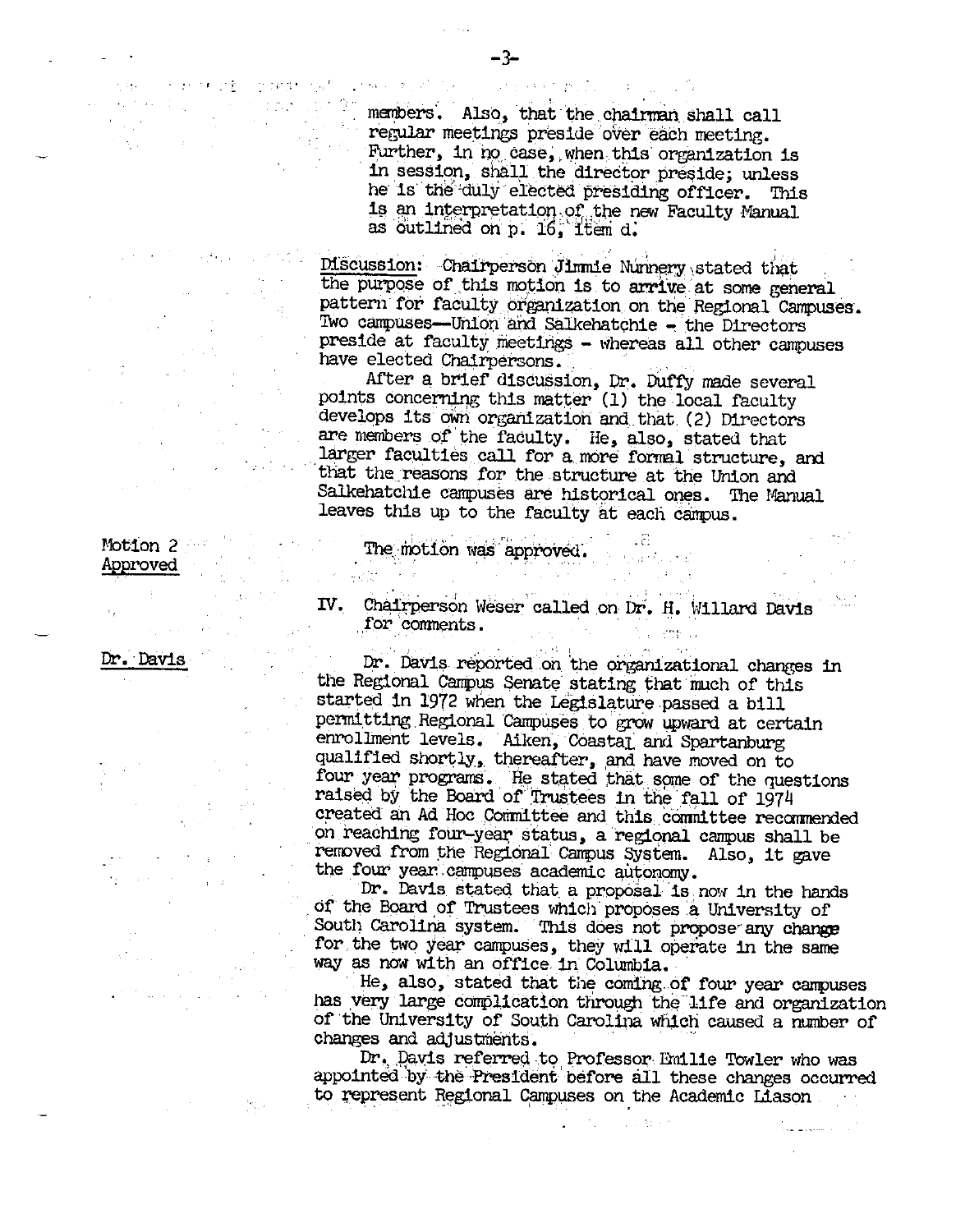Committee with the Board of Trustees. He stated it was a very fortuitous appointment for a number of reasons and that Professor Selection Committee. He thinks this position should continue to be a presidential appointment and we just try to find good representatives for that'position.

V. Standing Committee Reports

Financial Concerns Committee

A. Financial Concerns Committee--Professor Marnie Foster (Lancaster), Chairperson, Professor Foster stated that there were no motions from the committee but there were several matters discussed in the Comm1ttee Meeting. (]) That last year the senate voted that detailed budgets be made available to all Regional Campus faculty. She noted. t.hat Lancaster campus appears to be the only campus receiving a detailed budget. 1'he committee also discussed how budgets are allocated on each campus. (2) A discussion on overloads and overload pay, noting that all campuses seem to operate differently. (3) Contact and credit hours--discussion to be continued. (4) Follow-up on the Salary Studies Report from Nancy Moore, Professor Foster stated that Professor Harold Sears (Union) will do the follow-up and report back to the group.

Intra University Services Committee

B. Intra University Services Committee. Professor Judy Sessions (Salkehatchie), Chairperson. Professor Sessions stated there were no motions from the committee and reported on four items discussed in the meeting. (]) A discussion on the possibility of arranging for block booking for entertainment or some kind of exchange program for activities in the Regional Campuses. (2) The Classic Film Series which has been purchased by the Regional Campus Office. (3) Securing individual catalogs from the campuses and comparing activities, programs, etc. and (4) To continue working on clarification of the relationship between the Regional Campuses and the Main Campus Library.

Following Professor Sessions report Professor Jerry Dockery (Military) addressed himself to the work being done by the Intra University Services Committee on the library relationship and stated that this problem could be solved by faculty members coming to Columbia and having I D cards made.

Dr. Duffy, also, made comments on the items in this report. He stated that the Classic Film Series are designed for courses in film that are being taught on the campuses. He, also, commented on the library situation, stating that is a need for better arrangements and those faculty members desiring I D cards could have them made at the Registrar's Office in the Pettigru Building. Dr. Duffy reported that Mr. Elam's office has a listing of the Cultural Activities of all campuses and that Ms. Marty Clark (Aiken Campus) has a great deal of experience in the area of acitvities.

#### VI. Special Committee Reports

Library Committee

A. Library Committee--Professor John Wright (Union) Representative.

-4-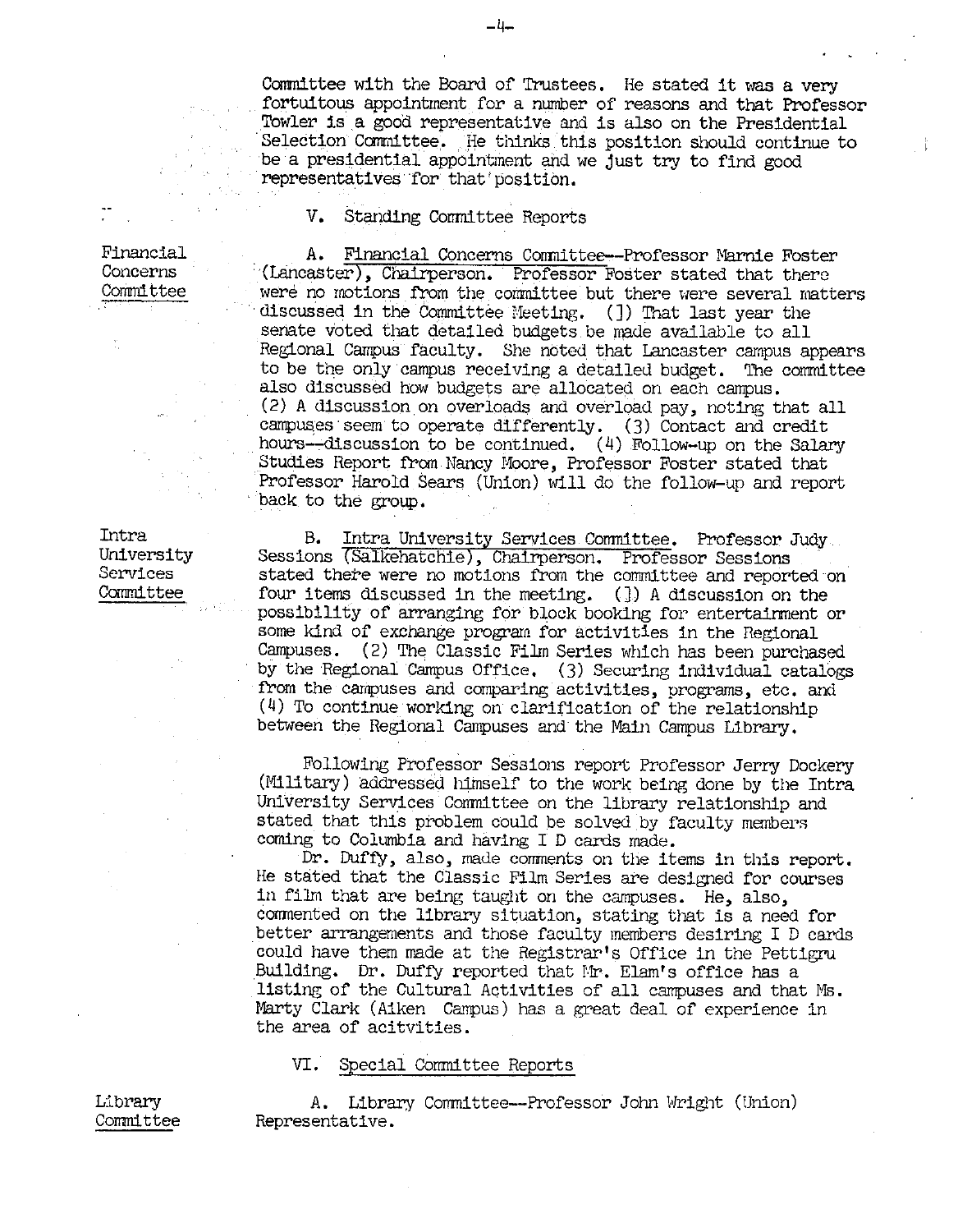$\mathcal{A}=\{1,2,\ldots,2\}$  . The magnitude  $\mathcal{A}$ No report:

Columbia Courses and Curricula **Committee** . B. Columbia Courses and Curricula Comm1ttee--Professor Margaret K. Foster (Lancaster) Representative. Professor Foster related the following report:

"There have been six meetings ,of the \_Curricula and New Courses Committee this semester and three of these dealt primarily with the College of Business Administration's bid for autonomy. Our committee rejected the idea in a report read before the Main Campus Faculty Senate. Dr. Putnam, Associate Dean of Business Administration, appeared before the committee the following week to answer questions. I asked him, "What the requirements would be for entrance into the upper division of the proposed  $B$ . A. considering that this would be of particular interest to the two year Regional Campuses? He said, "that the requirements have not yet been determined, but assured me that it would be based on a grade-point ratio as opposed to testing or any other method."

She stated that the committee also turned down a proposal to institute CLEP General Examination as a means of acquiring credit.

There have been a few curriculum and course changes, but nothing of special importance to the Regional Campuses. The changes are in the Columbia Campus Faculty Senate minutes.

minutes.<br>"I have a copy of the new form now being used by the Curricula and New Courses Committee which includes the section referring to the Regional Campuses, if you would like to see it."

There was a brief discussion following Professor Foster's report. Colonel Powers ('111tary) questioned the committees decision in voting down the CIEP examination. Professor John Woodward stated that he would get an

expert in this area to speak to the committee if they desire  $one.$   $\blacksquare$ 

After a brief discussion on the B. A. proposal, Dr. Duffy stated that no matter what action is taken, the Regional Campus students would be treated the same.

 $C.$  Columbia Faculty Welfare Committee.

Columbia. Faculty Welfare<sup>-</sup> Committee

Academic Advisory Faculty Liason Committee No Report,

D. Academic Advisory--Faculty Liason Committee-Professor

matika aliku

Emilie Towler (Aiken) Representative.<br>• Professor Towler expressed the Aiken Campus' interest in<br>• wanting to continue cooperating with both senates.

She reported that the committee had organized in the summer and has had two meetings-one was an organizational meeting and the other on the B. A. Proposal. She stated that the function of this committee is a little nebulus and does not meet on a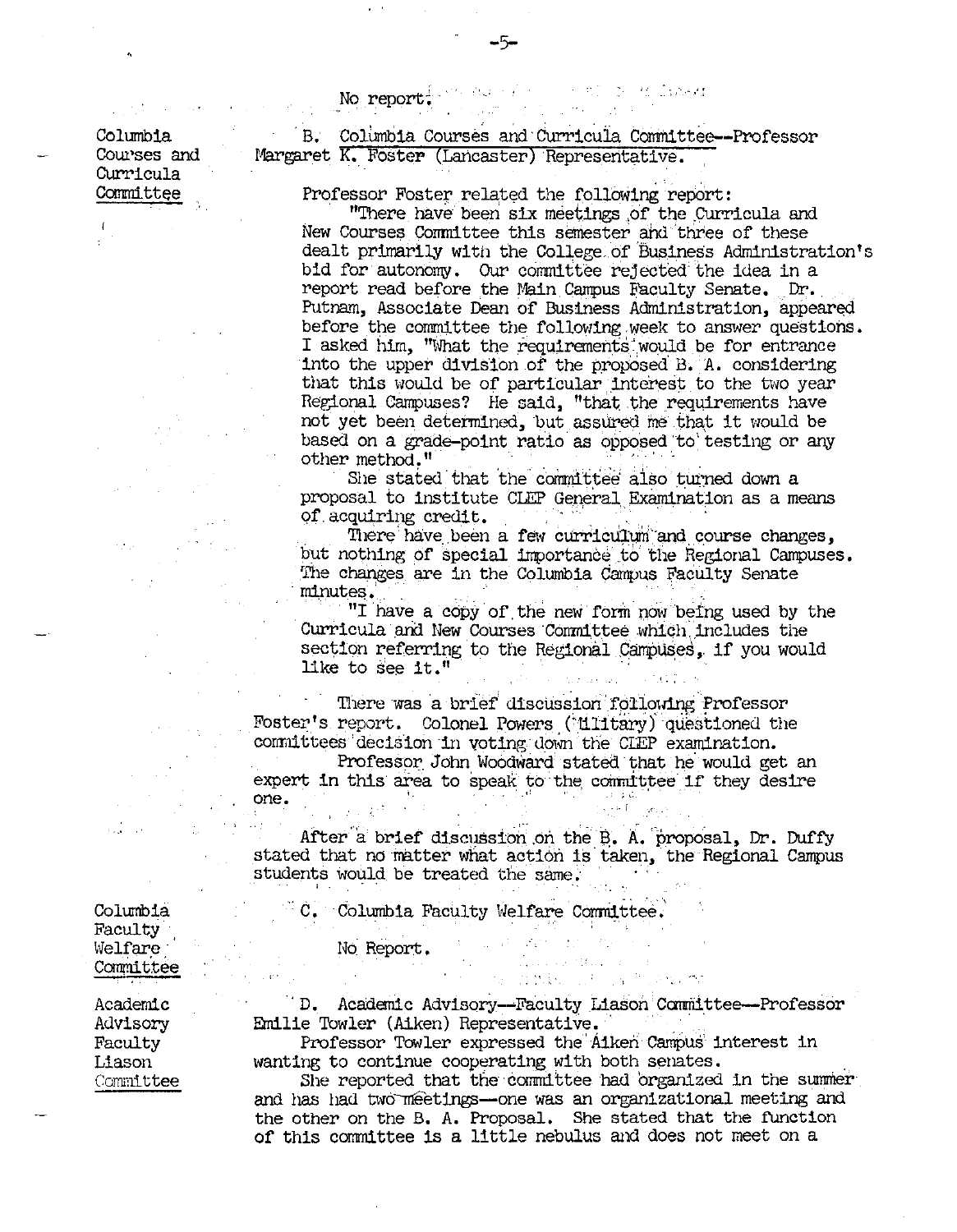regular basis but only on call.

She commented on the B. A. meeting--that it came up without knowledge of all  $B$ . A. faculty but was caught in time to be referred to the committee. She recommended that the Regional Campuses have input into this situation since all campuses will be affected,

Ť.

She asked for input for the Presidential Search Comnittee stating that the means of selection and the requirements have been set up. She asked to be notified by anyone having suggestions on names of candidates for President.

## Unfinished Business

#### VII. Unfinished Business

Chairperson Weser announced that the first item on the agenda for unfinished business was the Special Committee to 'Research Means for Increased Professional Development for Regional Campus Faculty. April 2, ]976 Senate Minutes in which the Special Committee should be dissolved. At this time, a motion was made by Professor Jimmie Nunnery that the report be received as information and recorded into the Minutes for Senators to study between now and the next meeting, at which time the senate should decide whether further study should be taken. The motion was approved.

Chairperson Weser opened the floor for discussion. Professor James Farmer (Lancaster) Chairperson of the committee stated that only three out of the seven committee members were present due to changes in the structure of the Senate; however, if the committee is dissolved, he expressed an interest in keeping the faculties up to~date and aware of any means available for professional development. Professor Margaret Foster (Iancaster) suggested that this committee continue to perform because of the special kinds of information received from this committee. For example: scholarships for faculty members children.

Dr. Davis commented on the scholarship situation stating that no appropriated money can be used for scholarships. He reported that there are about ten scholarships given and these are given by the Educational Foundation on a competitive basis and are limited to tuition. This is supported entirely by gifts to the Educational Foundation and there are limitations and this is not as free as it appears to be.

Dr. Duffy commented on several other matters that someone should be concerned about (]) The National Science Foundation and (2) Title I Projects. He urged faculty members what we do have, write up programs and send them through the Directors. He, also, urged more use of the Grants Office, by faculty.

Professor Jirmde Nunnery (Lancaster) made several observations concerning the advantages of this special committee, afterwhich he made a motion that the change of the Adhoc Committee be made and part their responsibilities to the Standing Committee of Financial Concerns.

The motion was approved.

Motion

Motion Anproved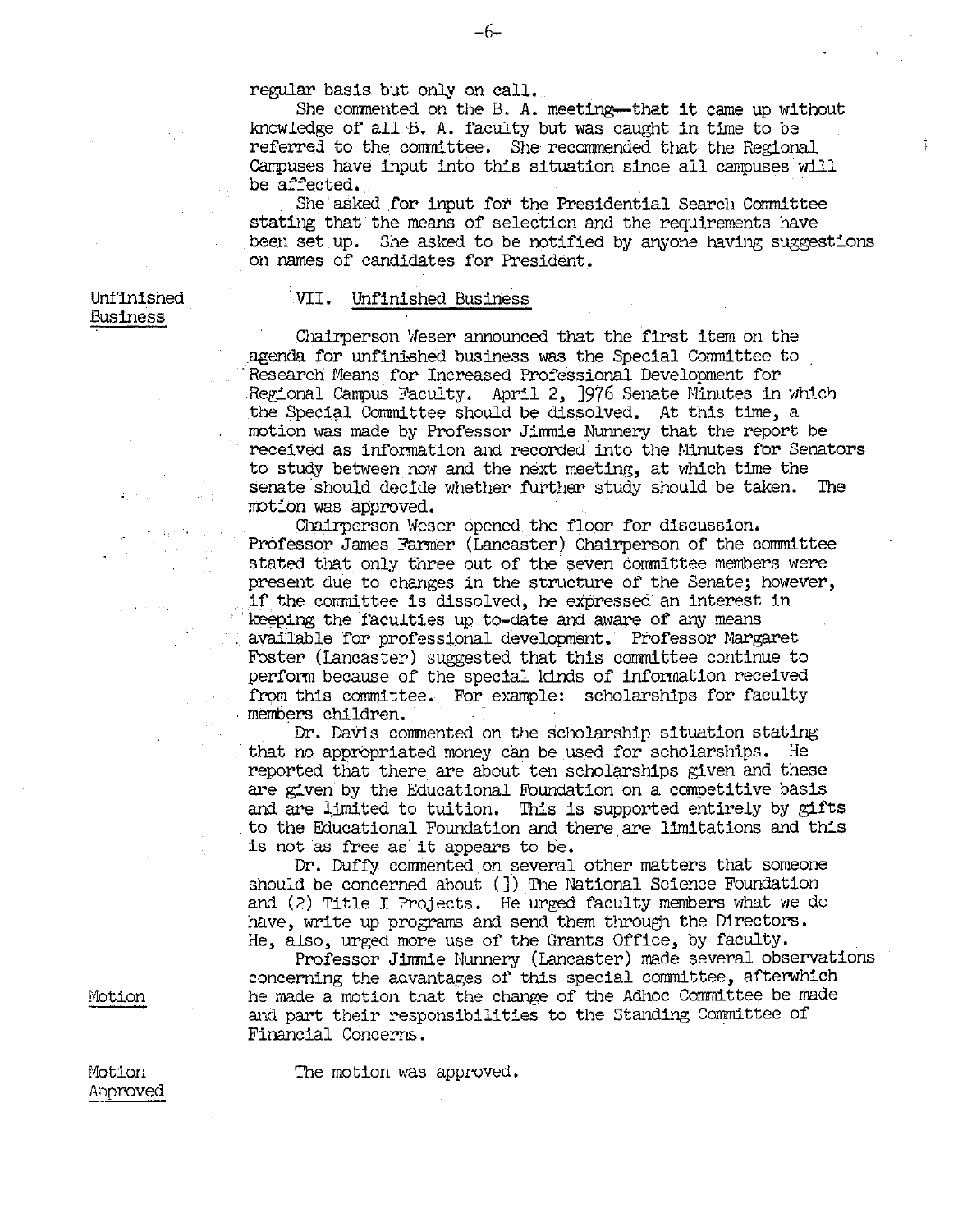Unfinished Business

۲,

Motion

Motion Approved

New Business

## VIII. New Business

The Chair announced that item "a" on the agenda dealing with a Curriculum Committee Proposal as a Standing Committee had been acted upon earlier by incorporating it into the Intra University Services Committee. Chairperson

Samaras to report to the Senate as requested by the Rights and<br>Responsibilities on the duties and responsibilities of the<br>Standing Committees in the Senate. Professor Samaras referred to the October  $4$ , ]974 Senate Minutes and asked that this information be included in the next Senate minutes. (See Attachment]) Professor Samaras aiso suggested that the Senate work on duties and responsibilities of the Standing Corrmittees and have them printed in the faculty manual.

<sup>A</sup>brief discussion followed in which Professor John Woodward suggested that this infonnation be sent out to all Senators and Professor James Fanner suggested that we discuss

this in the informal session at the next Faculty Senate Meeting.<br>The new business was concluded. Chairperson Weser<br>asked for other nominations to the Columbia Faculty Welfare<br>Committee. A motion was made and seconded to cl Jerry Dockery. Voting was done by secret balloting. John Woodward was elected as the Representative to the Columbia Faculty Welfare Committee.

Adjournment

There being no further business, the meeting was adjourned at 3: 45 p,m.

Chairperson Weser announced the last item of unfinished business was the Executive Committee Report on reordering of

the agenda. The Chair stated that this item was discussed in the Executive Conrnittee Meeting and it.was thought that the

agenda and the way it is arranged.<br>Professor Margaret Foster (Lancaster) made a motion that we<br>have an informal session of the senate in the morning in order

to have some interchange with everybody on the Regional Campuses<br>before going into small group meetings. The motion was seconded and passed.<br>There was no other unfinished business.

present order was adequate. He asked for comments on the